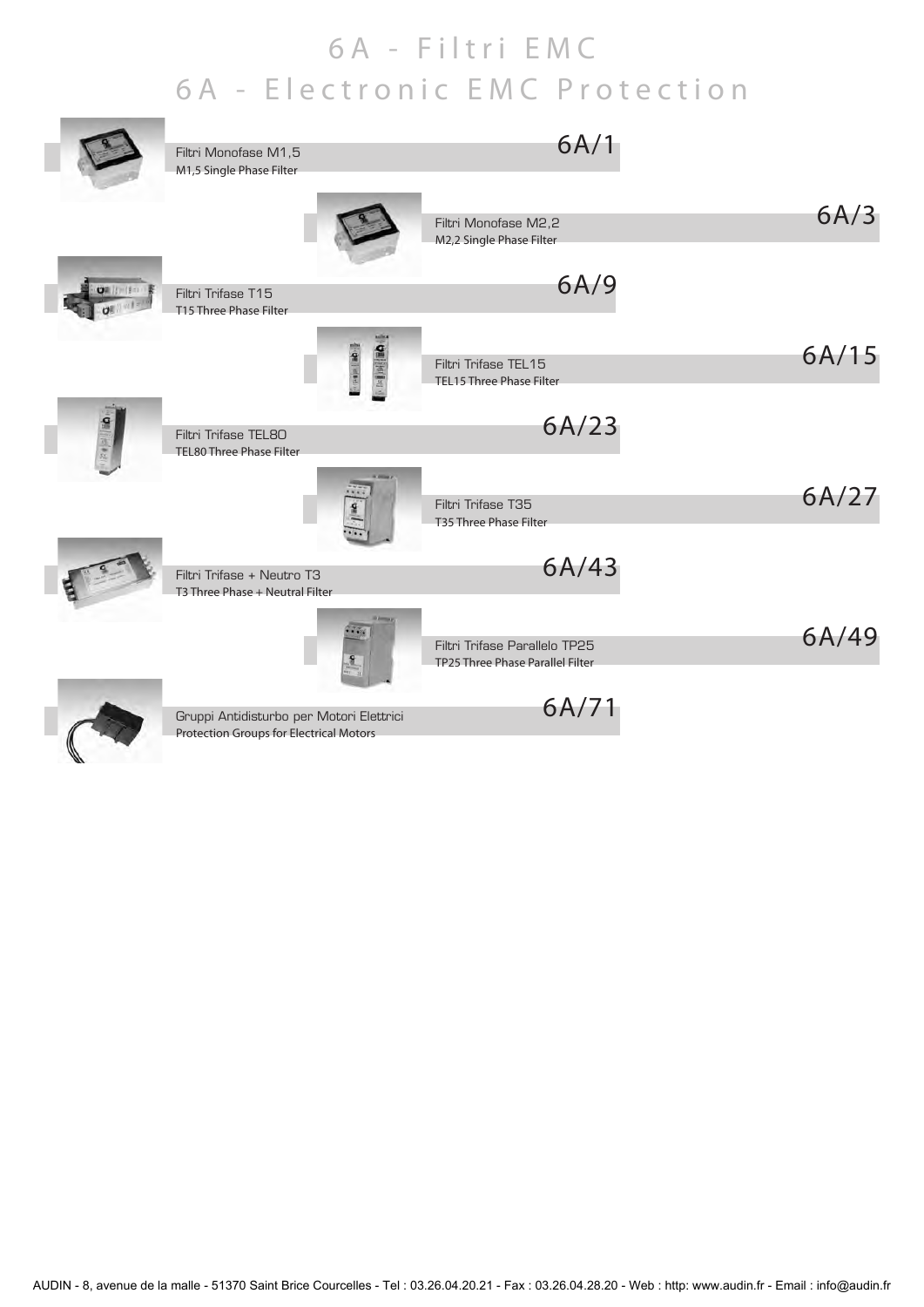## Filtri Monofase M1,5

**YEARS** WARRANTY

#### M1,5 Single Phase Filter





| Tipo<br>Type | Codice<br>Code | Corrente nominale<br>Nominal current | cх<br>(uF) | R<br>(Kohm) | (mH) | СY<br>(µF) | L2<br>(mH) |
|--------------|----------------|--------------------------------------|------------|-------------|------|------------|------------|
| EFM0540      | 65E000400      | 5 A                                  | 0.22       | 680         | 0.68 | 0.01       | b          |
| EFM1040      | 65E000401      | 10 A                                 | 0.22       | 680         | 0,68 | 0,01       | 6          |
| EFM1640      | 65E000402      | 16 A                                 | 0.22       | 680         | 0.68 | 0.01       | b          |
| EFM2440      | 65E000403      | 24 A                                 | 0,22       | 680         | 0,68 | 0,01       | 6          |



Attenuazione di modo comune Common mode attenuation

Attenuazione di modo differenziale Differential mode attenuation

 $-6A/1$ 

6 A / E d . 11/04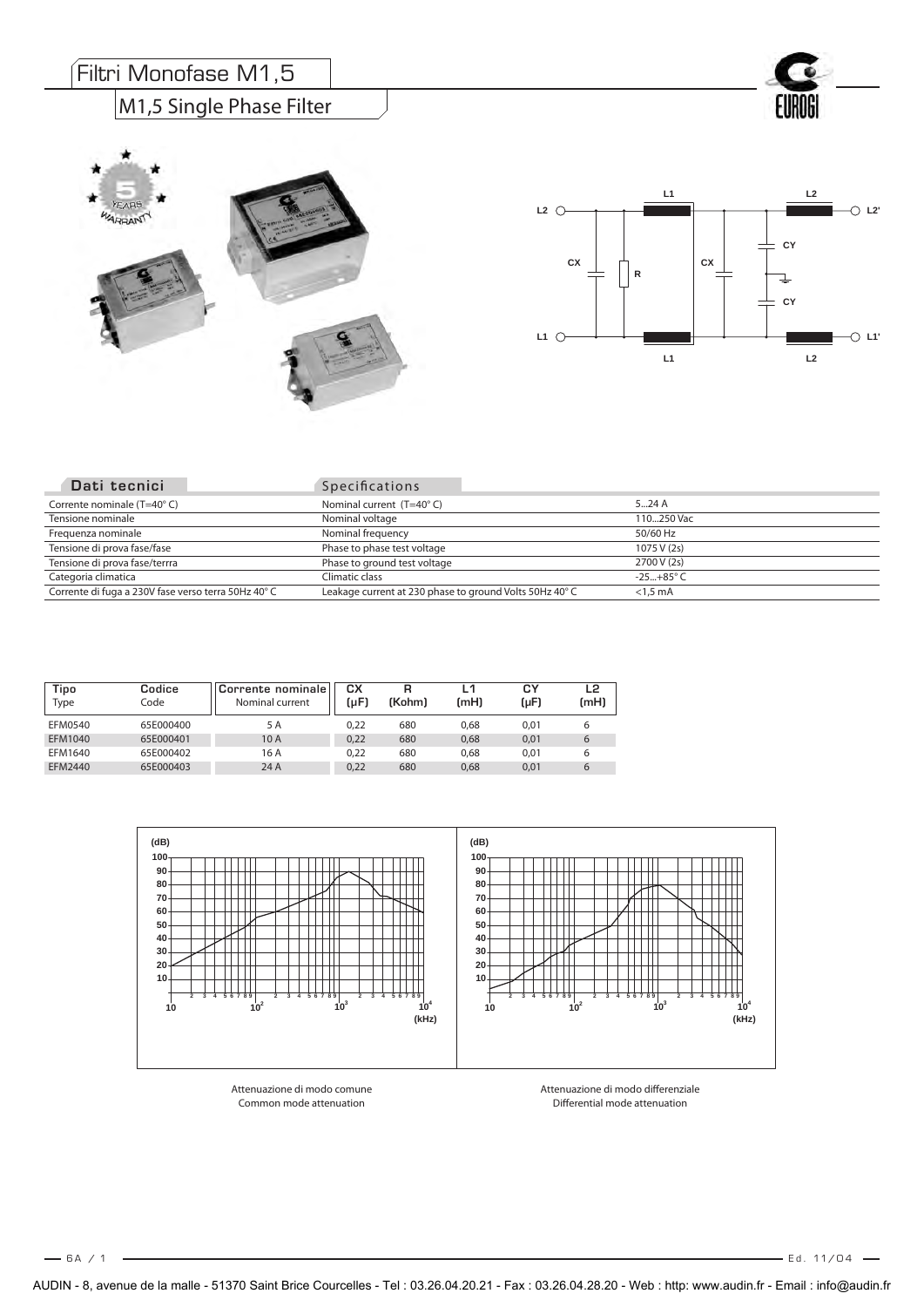Filtri Monofase M1,5

## M1,5 Single Phase Filter



| Tipo<br>Type   | A    | в  | н     | N                        |      |      |      |    | Peso<br>Weight | Custodia<br>Case | Allacciamento<br>Connection |
|----------------|------|----|-------|--------------------------|------|------|------|----|----------------|------------------|-----------------------------|
| <b>EFM0540</b> | 29   | 51 | 84,5  | $\overline{\phantom{a}}$ | 74,5 | 63,5 | 13,5 | 6  | $0,13$ Kg      | A                |                             |
| EFM1040        | 33   | 51 | 84,5  | $\overline{\phantom{a}}$ | 74,5 | 63,5 | 13,5 | 6  | $0,18$ Kg      | A                |                             |
| EFM1640        | 39,5 | 51 | 102,5 | $\overline{\phantom{a}}$ | 86,5 | 75,5 | 13,5 | 6  | $0,26$ Kg      | A                |                             |
| EFM2440        | 49   | 51 | 70    | 60                       | 51   | 92   | 13   | 22 | $0,46$ Kg      | B                | M                           |

F=Faston M = Morsetti / Terminal blocks





Ed. 11/04 – **Ed. 11/04 – A / 2 – A / 2 – A / 2 – A / 2 – A / 2 – A / 2 – A / 2 – A / 2 – A / 2 – A / 2 – A / 2 – A / 2 – A / 2 – A / 2 – A / 2 – A / 2 – A / 2 – A / 2 – A / 2 – A / 2 – A / 2 – A / 2 – A / 2 – A / 2 – A / 2**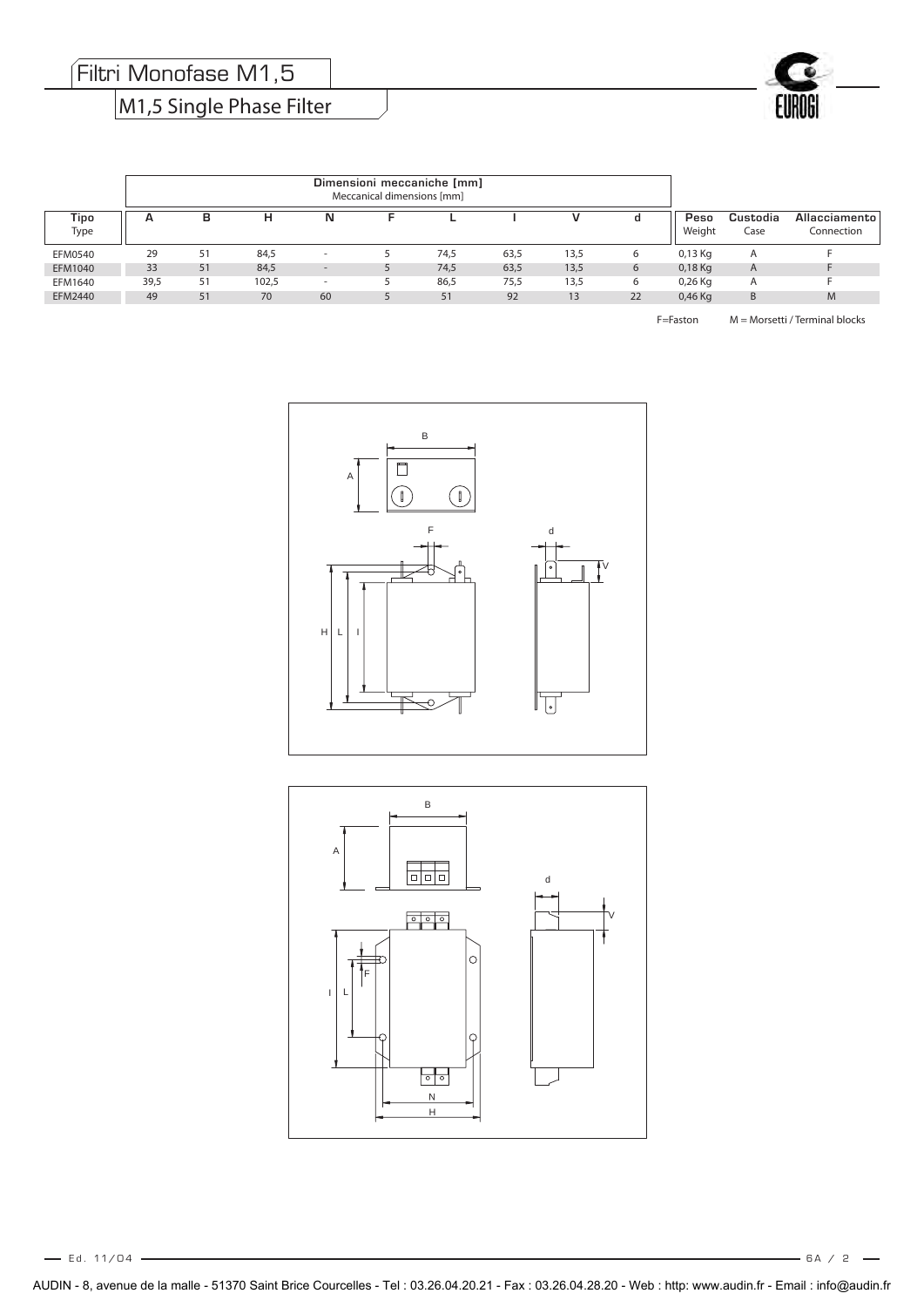#### M2,2 Single Phase Filter







| Dati tecnici                                       | <b>Specifications</b>                                   |                    |
|----------------------------------------------------|---------------------------------------------------------|--------------------|
| Corrente nominale (T=40°C)                         | Nominal current (T=40°C)                                | $5 - 24A$          |
| Tensione nominale                                  | Nominal voltage                                         | 110250 Vac         |
| Frequenza nominale                                 | Nominal frequency                                       | 50/60 Hz           |
| Tensione di prova fase/fase                        | Phase to phase test voltage                             | 1075 V (2s)        |
| Tensione di prova fase/terrra                      | Phase to ground test voltage                            | 2700 V (2s)        |
| Categoria climatica                                | Climatic class                                          | $-25+85^{\circ}$ C |
| Corrente di fuga a 230V fase verso terra 50Hz 40°C | Leakage current at 230 phase to ground volts 50Hz 40° C | $<$ 2.2 mA         |

| Tipo<br>Type | Codice<br>Code | .Corrente nominale∣<br>Nominal current | CХ<br>(uF) | (Kohm) | L1<br>(mH) | CY <sub>1</sub><br>(pF) | L2<br>(mH)     | CY2<br>(µF) |
|--------------|----------------|----------------------------------------|------------|--------|------------|-------------------------|----------------|-------------|
| EFM0550      | 65E000500      | 5 A                                    | 0.22       | 470    |            | 4700                    | 4              | 0,01        |
| EFM1050      | 65E000501      | 10 A                                   | 0.22       | 470    | 4          | 4700                    | $\overline{4}$ | 0,01        |
| EFM1650      | 65E000502      | 16 A                                   | 0.22       | 470    | 4          | 4700                    | 4              | 0,01        |
| EFM2450      | 65E000503      | 24 A                                   | 0.22       | 470    | $\Delta$   | 4700                    | $\overline{4}$ | 0,01        |

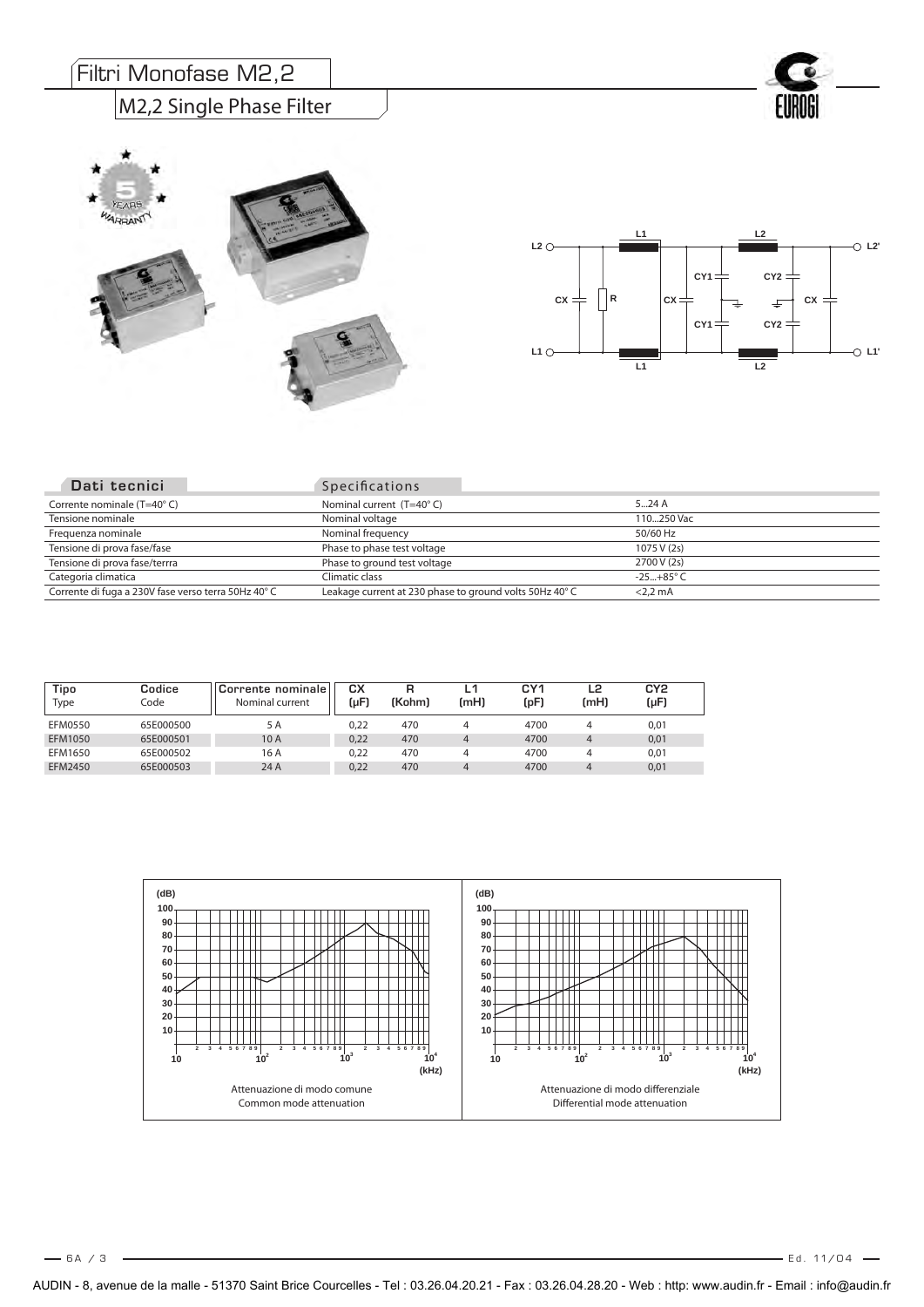Filtri Monofase M2,2

## M2,2 Single Phase Filter



| Tipo<br>Type   | A    | в    | н     | N                        |     |      |      |      | d  | Peso<br>Weight | Custodia<br>Case | Allacciamento<br>Connection |
|----------------|------|------|-------|--------------------------|-----|------|------|------|----|----------------|------------------|-----------------------------|
| <b>EFM0550</b> | 39   | 51   | 84,5  | $\overline{\phantom{a}}$ |     | 74,5 | 63,5 | 13.5 | 6  | 0,20 Kg        | A                |                             |
| EFM1050        | 49   | 51   | 102,5 |                          |     | 86,5 | 75,5 | 13,5 | 6  | 0,35 Kg        | A                |                             |
| EFM1650        | 45   | 84,5 | 104,5 | 95                       | 6x4 | 51   | 99   | 13,5 | 6  | 0,70 Kg        | B                |                             |
| EFM2450        | 49,5 | 84,5 | 104,5 | 95                       | 6x4 | 51   | 99   | 13   | 22 | 0,93 Kg        | B                | M                           |

F=Faston M = Morsetti / Terminal blocks



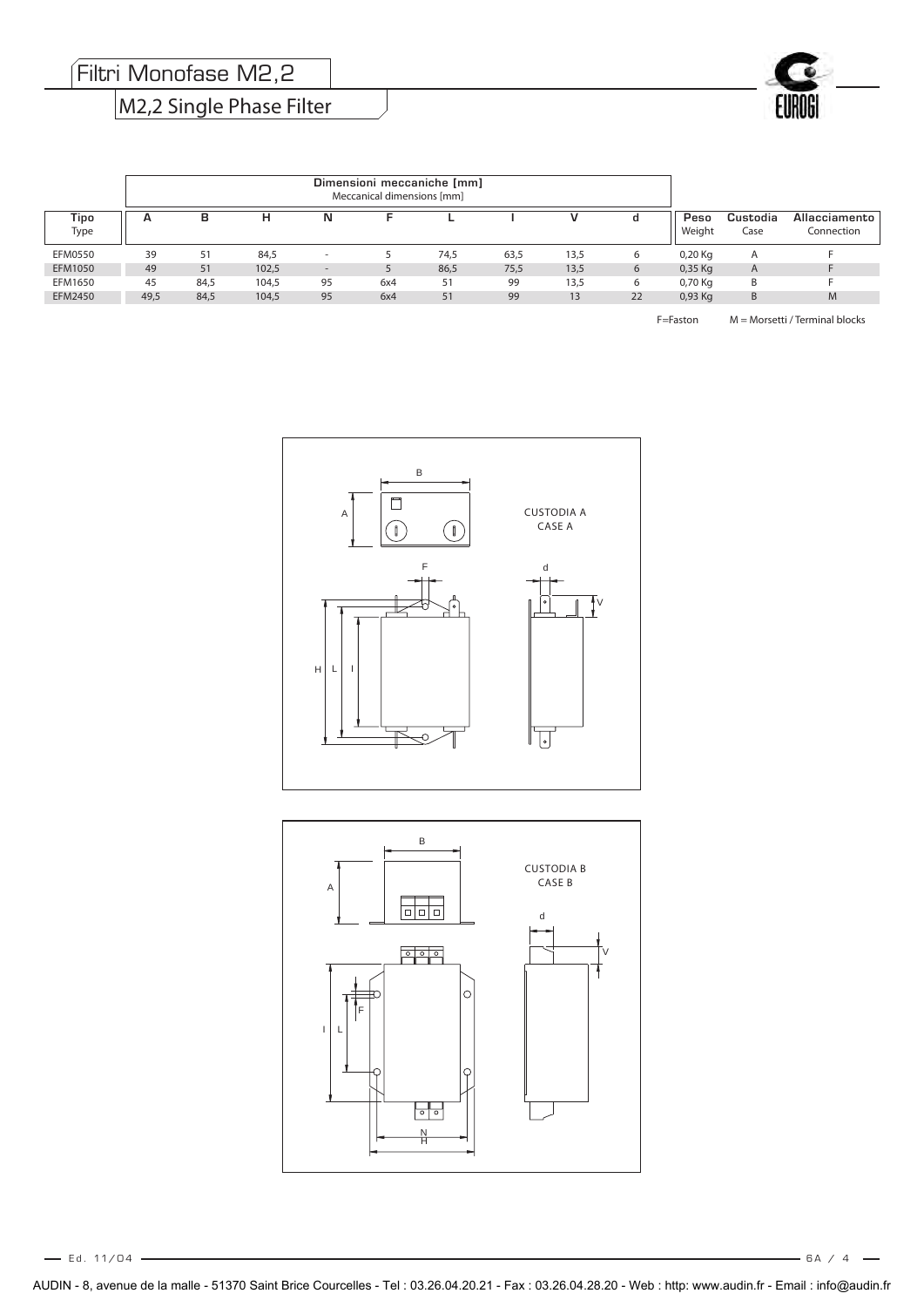Attualmente in fase di omologazione UL Currently under investigation by UL

| Dati tecnici                                       | <b>Specifications</b>                                  |                    |
|----------------------------------------------------|--------------------------------------------------------|--------------------|
| Corrente nominale (T=55°C)                         | Nominal current (T=55°C)                               | 6200 A             |
| Tensione nominale                                  | Nominal voltage                                        | 110600 Vac         |
| Frequenza nominale                                 | Nominal frequency                                      | 50/60 Hz           |
| Tensione di prova fase/fase                        | Phase to phase test voltage                            | 2600 V (2s)        |
| Tensione di prova fase/terrra                      | Phase to ground test voltage                           | 2100 V (2s)        |
| Categoria climatica                                | Climatic class                                         | $-25+85^{\circ}$ C |
| Corrente di fuga a 230V fase verso terra 50Hz 40°C | Leakage current at 230 phase to ground volts 50Hz 40°C | $<$ 15 mA          |

| Tipo<br>Type | Codice<br>Code | Corrente nom. [Ta 55° C]<br>Nominal current | Corrente nom. [Ta 40° C]<br>Nominal current | CХ<br>(µF) | CY <sub>1</sub><br>(nF) | CY <sub>2</sub><br>(nF) | L1<br>(mH) | L <sub>2</sub><br>(mH) |
|--------------|----------------|---------------------------------------------|---------------------------------------------|------------|-------------------------|-------------------------|------------|------------------------|
| EFTS006-15   | 65E170000      | 3x6A                                        | 3x8A                                        | 20         | 100                     | 100                     | 1,5        | 1,5                    |
| EFTS012-15   | 65E170001      | 3x12A                                       | 3x14A                                       | 20         | 100                     | 100                     | 1,5        | 1,5                    |
| EFTS016-15   | 65E170002      | 3x16 A                                      | 3x18 A                                      | 60         | 100                     | 100                     | 1,4        | 1,4                    |
| EFTS025-15   | 65E170003      | 3x25 A                                      | 3x28 A                                      | 60         | 100                     | 100                     | 1,3        | 1,3                    |
| EFTS032-15   | 65E170004      | 3x32 A                                      | 3x35 A                                      | 60         | 100                     | 100                     | 1,2        | 1.2                    |
| EFTS042-15   | 65E170005      | 3x42A                                       | 3x50 A                                      | 60         | 100                     | 100                     | 1,1        | 1,1                    |
| EFTS055-15   | 65E170006      | 3x55 A                                      | 3x63 A                                      | 60         | 100                     | 100                     | 1,1        | 1,1                    |
| EFTS070-15   | 65E170007      | 3x70 A                                      | 3x80 A                                      | 60         | 100                     | 100                     |            |                        |
| EFTS080-15   | 65E170008      | 3x80 A                                      | 3x90 A                                      | 60         | 100                     | 100                     |            |                        |
| EFTS100-15   | 65E170009      | 3x100 A                                     | 3x110 A                                     | 60         | 100                     | 100                     | 0,9        | 0,9                    |
| EFTS115-15   | 65E170010      | 3x115 A                                     | 3x130 A                                     | 60         | 100                     | 100                     | 0.8        | 0.8                    |
| EFTS150-15   | 65E170011      | 3x150 A                                     | 3x175 A                                     | 60         | 100                     | 100                     | 0.7        | 0.7                    |
| EFTS200-15   | 65E170012      | 3x200 A                                     | 3x230 A                                     | 60         | 100                     | 100                     | 0.6        | 0,6                    |



 $-6A/9$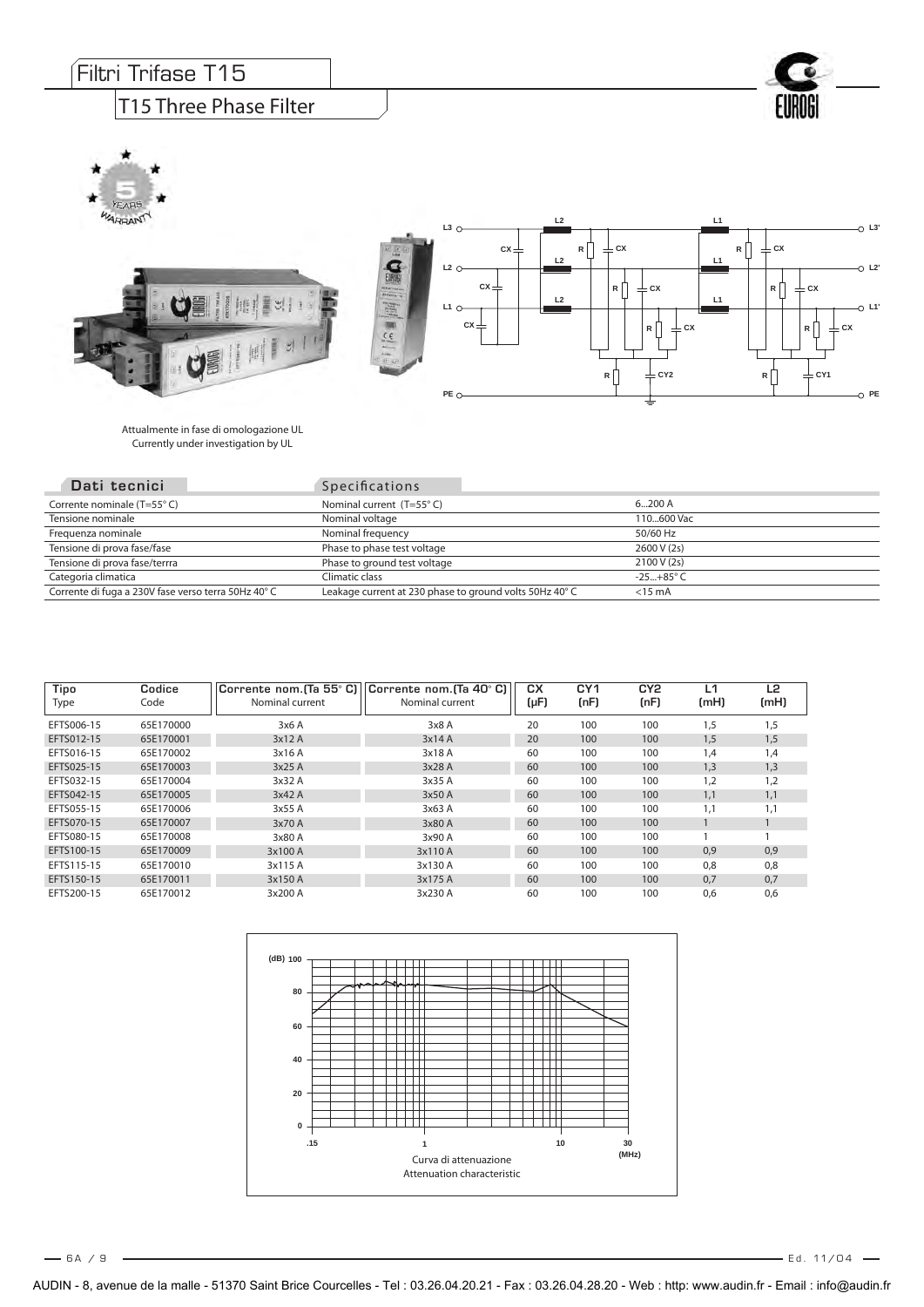#### Filtri Trifase T15

## T15 Three Phase Filter

| Tipo<br>Type | A   | в   | ν  | V <sub>1</sub> | F | н   |     |                | N  | d               | Cavo rigido<br>Rigid cable | Cavo flessibile<br>Flexible cable |
|--------------|-----|-----|----|----------------|---|-----|-----|----------------|----|-----------------|----------------------------|-----------------------------------|
| EFTS006-15   | 140 | 50  | 19 | 11             | 6 | 226 | 200 | 7              | 28 | M <sub>6</sub>  | $0,26$ mm <sup>2</sup>     | $0, 24$ mm <sup>2</sup>           |
| EFTS012-15   | 140 | 50  | 19 | 11             | 6 | 226 | 200 | $\overline{7}$ | 28 | M <sub>6</sub>  | $0,26$ mm <sup>2</sup>     | $0, 24$ mm <sup>2</sup>           |
| EFTS016-15   | 177 | 60  | 19 | 11             | 6 | 267 | 237 | 8              | 34 | M <sub>6</sub>  | $0,26$ mm <sup>2</sup>     | $0, 24$ mm <sup>2</sup>           |
| EFTS025-15   | 177 | 60  | 19 | 16             | 6 | 267 | 237 | 8              | 34 | M <sub>6</sub>  | $0, 210$ mm <sup>2</sup>   | $0,26$ mm <sup>2</sup>            |
| EFTS032-15   | 177 | 60  | 19 | 16             | 6 | 267 | 237 | 8              | 34 | M <sub>6</sub>  | $0.210$ mm <sup>2</sup>    | $0,26$ mm <sup>2</sup>            |
| EFTS042-15   | 177 | 70  | 19 | 25             | 6 | 295 | 265 | 8              | 44 | M <sub>6</sub>  | $0.516$ mm <sup>2</sup>    | $0.510$ mm <sup>2</sup>           |
| EFTS055-15   | 177 | 70  | 19 | 33             | 6 | 295 | 265 | 8              | 44 | M <sub>6</sub>  | $0.525$ mm <sup>2</sup>    | $0.516$ mm <sup>2</sup>           |
| EFTS070-15   | 205 | 80  | 28 | 38             | 8 | 390 | 340 | 12             | 53 | M <sub>10</sub> | $635$ mm <sup>2</sup>      | $1025$ mm <sup>2</sup>            |
| EFTS080-15   | 205 | 80  | 28 | 38             | 8 | 390 | 340 | 12             | 53 | M10             | $635$ mm <sup>2</sup>      | $1025$ mm <sup>2</sup>            |
| EFTS100-15   | 205 | 80  | 28 | 43             | 8 | 390 | 340 | 12             | 53 | M <sub>10</sub> | $1650$ mm <sup>2</sup>     | $1650$ mm <sup>2</sup>            |
| EFTS115-15   | 205 | 80  | 28 | 43             | 8 | 390 | 340 | 12             | 53 | M10             | $1650$ mm <sup>2</sup>     | $1650$ mm <sup>2</sup>            |
| EFTS150-15   | 220 | 105 | 28 | 50             | 8 | 420 | 370 | 12             | 78 | M <sub>10</sub> | $2595$ mm <sup>2</sup>     | $3595$ mm <sup>2</sup>            |
| EFTS200-15   | 220 | 105 | 28 | 50             | 8 | 420 | 370 | 12             | 78 | M10             | $2595$ mm <sup>2</sup>     | $3595$ mm <sup>2</sup>            |



 $-$  6A / 10  $-$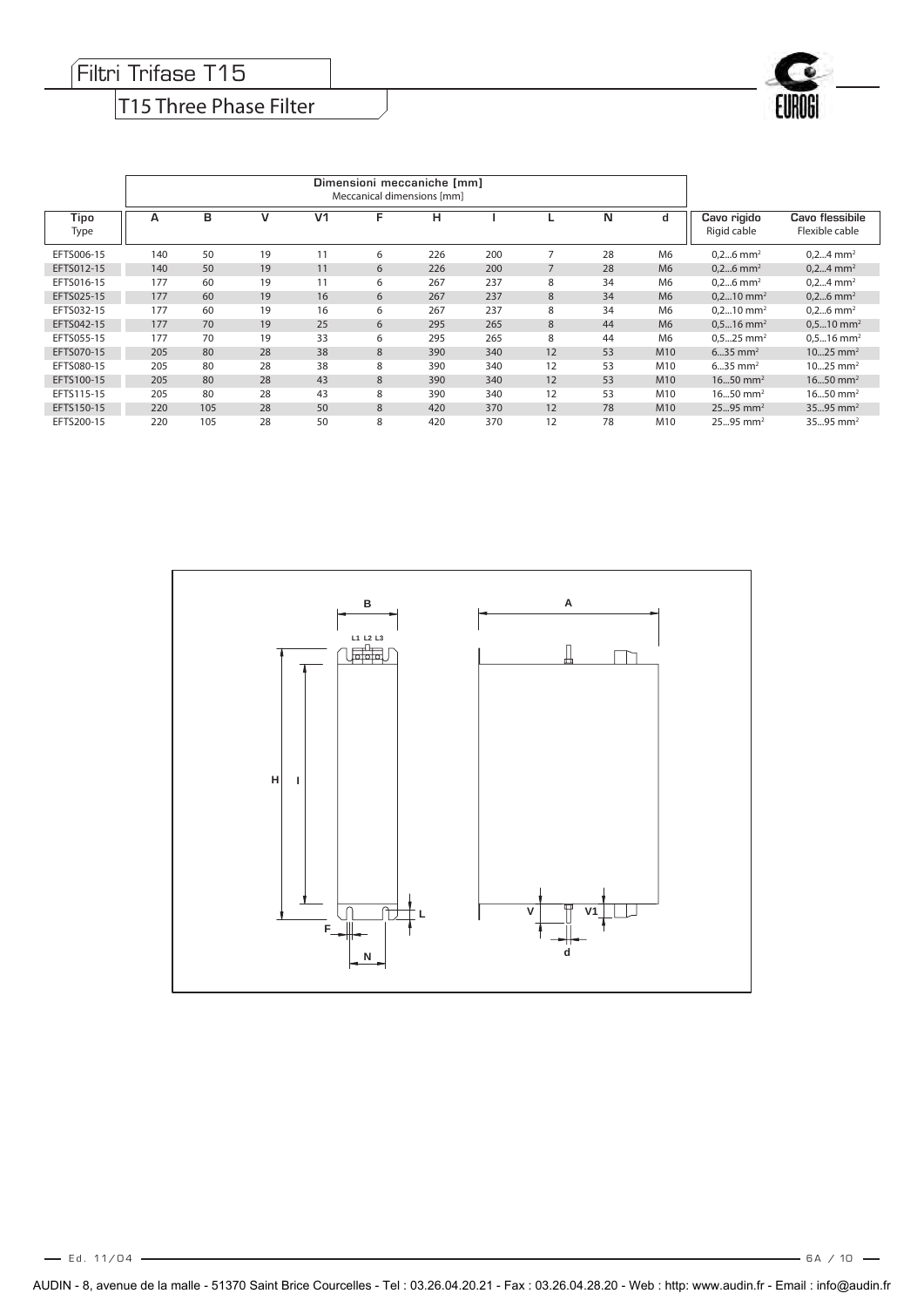#### Filtri Trifase TEL15

#### TEL15 Three Phase Filter



Attualmente in fase di omologazione UL Currently under investigation by UL

٧Ì

| Dati tecnici                                       | <b>Specifications</b>                                   |                    |
|----------------------------------------------------|---------------------------------------------------------|--------------------|
| Corrente nominale (T=50°C)                         | Nominal current (T=50°C)                                | $7230$ A           |
| Tensione nominale                                  | Nominal voltage                                         | 110.500 Vac        |
| Frequenza nominale                                 | Nominal frequency                                       | 50/60 Hz           |
| Tensione di prova fase/fase                        | Phase to phase test voltage                             | 2600 V (2s)        |
| Tensione di prova fase/terrra                      | Phase to ground test voltage                            | 2100 V (2s)        |
| Categoria climatica                                | Climatic class                                          | $-25+85^{\circ}$ C |
| Corrente di fuga a 230V fase verso terra 50Hz 40°C | Leakage current at 230 phase to ground volts 50Hz 40° C | $<$ 15 mA          |

**CONTECTIVE** 

Ŵ

 $k_{\text{A}}$ WARRANTY  $\frac{1}{\pi}$ 

| Tipo<br>Type | Codice<br>Code | Corrente nom. (Ta 50° C)<br>Nominal current | Corrente nom. (Ta 40° C)<br>Nominal current | CХ<br>(µF) | CY <sub>1</sub><br>(nF) | CY <sub>2</sub><br>(nF) | L1<br>(mH) | L <sub>2</sub><br>(mH) |
|--------------|----------------|---------------------------------------------|---------------------------------------------|------------|-------------------------|-------------------------|------------|------------------------|
| EFTS007EL-15 | 65E170020      | 3x6A                                        | 3x7A                                        | 20         | 100                     | 100                     | 1,5        | 1,5                    |
| EFTS013EL-15 | 65E170021      | 3x12A                                       | 3x13A                                       | 20         | 100                     | 100                     | 1,5        | 1,5                    |
| EFTS018EL-15 | 65E170022      | 3x16 A                                      | 3x18 A                                      | 20         | 100                     | 100                     | 1,4        | 1,4                    |
| EFTS027EL-15 | 65E170023      | 3x25 A                                      | 3x27A                                       | 20         | 100                     | 100                     | 1,3        | 1,3                    |
| EFTS034EL-15 | 65E170024      | 3x32 A                                      | 3x34 A                                      | 20         | 100                     | 100                     | 1,2        | 1,2                    |
| EFTS040EL-15 | 65E170025      | 3x36 A                                      | 3x40 A                                      | 20         | 100                     | 100                     | 1,1        | 1,1                    |
| EFTS055EL-15 | 65E170026      | 3x50 A                                      | 3x55 A                                      | 20         | 100                     | 100                     | 1,1        | 1,1                    |
| EFTS070EL-15 | 65E170027      | 3x64A                                       | 3x70 A                                      | 20         | 100                     | 100                     |            |                        |
| EFTS100EL-15 | 65E170028      | 3x90 A                                      | 3x100 A                                     | 20         | 100                     | 100                     |            |                        |
| EFTS110EL-15 | 65E170029      | 3x100 A                                     | 3x110 A                                     | 20         | 100                     | 100                     | 0.9        | 0,9                    |
| EFTS130EL-15 | 65E170030      | 3x120 A                                     | 3x130 A                                     | 20         | 100                     | 100                     | 0,8        | 0,8                    |
| EFTS150EL-15 | 65E170031      | 3x135 A                                     | 3x150 A                                     | 20         | 100                     | 100                     | 0,7        | 0,7                    |
| EFTS180EL-15 | 65E170032      | 3x165 A                                     | 3x180 A                                     | 20         | 100                     | 100                     | 0.7        | 0,7                    |
| EFTS200EL-15 | 65E170033      | 3x180 A                                     | 3x200 A                                     | 20         | 100                     | 100                     | 0,7        | 0,7                    |
| EFTS230EL-15 | 65E170034      | 3x210 A                                     | 3x230 A                                     | 20         | 100                     | 100                     | 0.6        | 0.6                    |



AUDIN - 8, avenue de la malle - 51370 Saint Brice Courcelles - Tel : 03.26.04.20.21 - Fax : 03.26.04.28.20 - Web : http: www.audin.fr - Email : info@audin.fr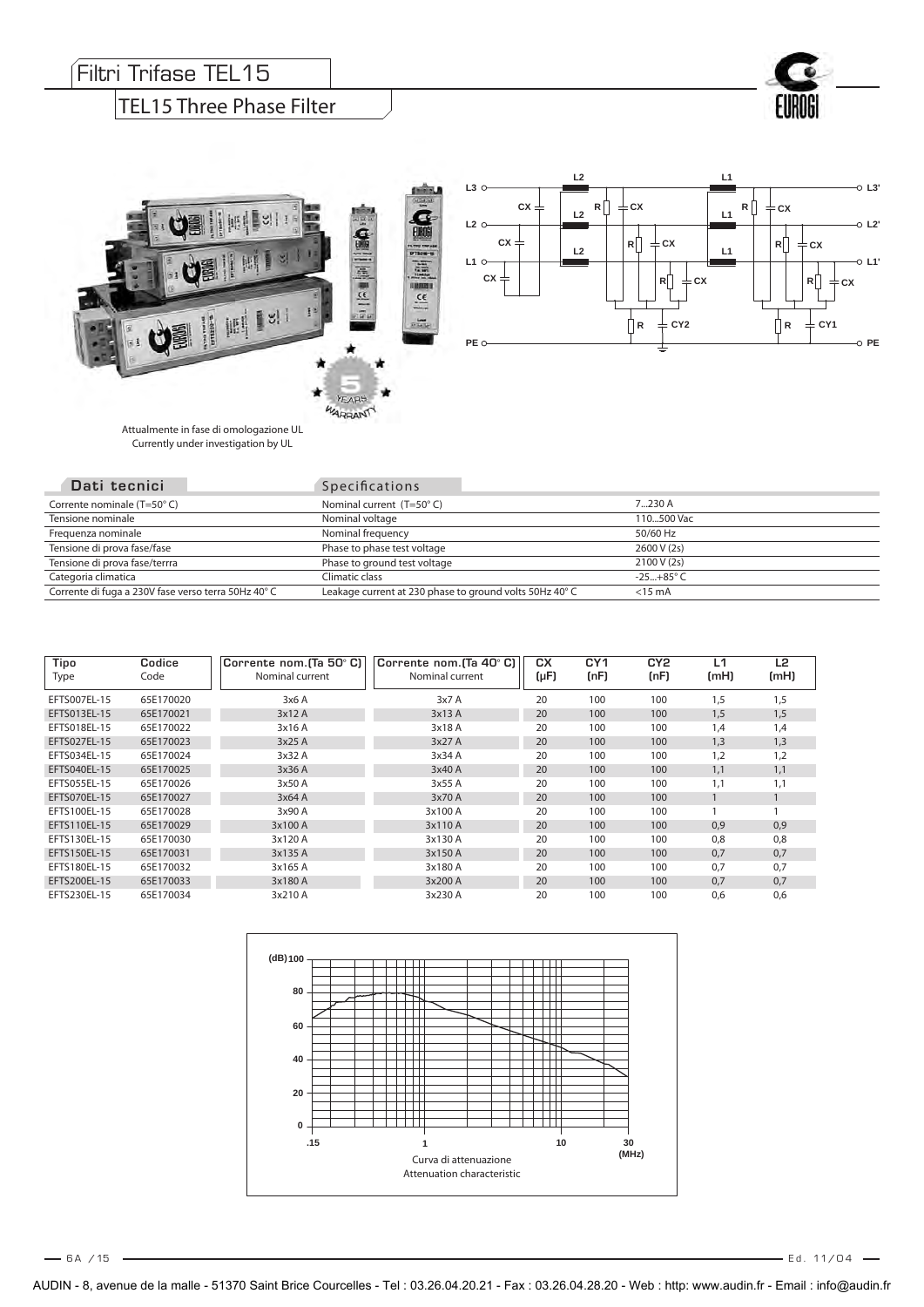#### Filtri Trifase TEL15

## TEL15 Three Phase Filter

| Tipo<br>Type | А   | в   | v    | V <sub>1</sub> | F | н   |     |    | N  | d               | Cavo rigido<br>Rigid cable | Cavo flessibile<br>Flexible cable |
|--------------|-----|-----|------|----------------|---|-----|-----|----|----|-----------------|----------------------------|-----------------------------------|
| EFTS007EL-15 | 140 | 50  | 19   | 11             | 6 | 226 | 200 |    | 28 | M <sub>6</sub>  | $0,26$ mm <sup>2</sup>     | $0,24$ mm <sup>2</sup>            |
| EFTS013EL-15 | 140 | 50  | 19   | 11             | 6 | 226 | 200 |    | 28 | M <sub>6</sub>  | $0,26$ mm <sup>2</sup>     | $0,24$ mm <sup>2</sup>            |
| EFTS018EL-15 | 140 | 50  | 19   | 11             | 6 | 226 | 200 | 7  | 28 | M6              | $0,26$ mm <sup>2</sup>     | $0,24$ mm <sup>2</sup>            |
| EFTS027EL-15 | 140 | 50  | 19   | 15             | 6 | 226 | 200 |    | 28 | M <sub>6</sub>  | $0, 210$ mm <sup>2</sup>   | $0,26$ mm <sup>2</sup>            |
| EFTS034EL-15 | 140 | 50  | 19   | 15             | 6 | 226 | 200 |    | 28 | M6              | $0, 210$ mm <sup>2</sup>   | $0,26$ mm <sup>2</sup>            |
| EFTS040EL-15 | 140 | 50  | 19   | 55             | 6 | 226 | 200 | 7  | 28 | M <sub>6</sub>  | $0, 210$ mm <sup>2</sup>   | $0,26$ mm <sup>2</sup>            |
| EFTS055EL-15 | 177 | 70  | 19   | 33             | 6 | 295 | 265 | 8  | 44 | M6              | $0.5$ 16 mm <sup>2</sup>   | $0.510$ mm <sup>2</sup>           |
| EFTS070EL-15 | 177 | 70  | 19   | 33             | 6 | 295 | 265 | 8  | 44 | M <sub>6</sub>  | $0.525$ mm <sup>2</sup>    | $0.510$ mm <sup>2</sup>           |
| EFTS100EL-15 | 205 | 80  | 28   | 38             | 8 | 390 | 340 | 12 | 53 | M10             | $635$ mm <sup>2</sup>      | $1025$ mm <sup>2</sup>            |
| EFTS110EL-15 | 205 | 80  | 28,5 | 38             | 8 | 390 | 340 | 12 | 53 | M <sub>10</sub> | $635$ mm <sup>2</sup>      | $1025$ mm <sup>2</sup>            |
| EFTS130EL-15 | 205 | 80  | 28,5 | 43             | 8 | 390 | 340 | 12 | 53 | M10             | $1650$ mm <sup>2</sup>     | $1650$ mm <sup>2</sup>            |
| EFTS150EL-15 | 205 | 80  | 28,5 | 43             | 8 | 390 | 340 | 12 | 53 | M <sub>10</sub> | $1650$ mm <sup>2</sup>     | $1650$ mm <sup>2</sup>            |
| EFTS180EL-15 | 205 | 80  | 28,5 | 43             | 8 | 390 | 340 | 12 | 53 | M10             | $1650$ mm <sup>2</sup>     | $1650$ mm <sup>2</sup>            |
| EFTS200EL-15 | 220 | 105 | 28,5 | 50             | 8 | 420 | 370 | 12 | 78 | M <sub>10</sub> | $2595$ mm <sup>2</sup>     | 3595 mm <sup>2</sup>              |
| EFTS230EL-15 | 220 | 105 | 28,5 | 50             | 8 | 420 | 370 | 12 | 78 | M10             | $2595$ mm <sup>2</sup>     | 3595 mm <sup>2</sup>              |



 $-$  6A / 16  $-$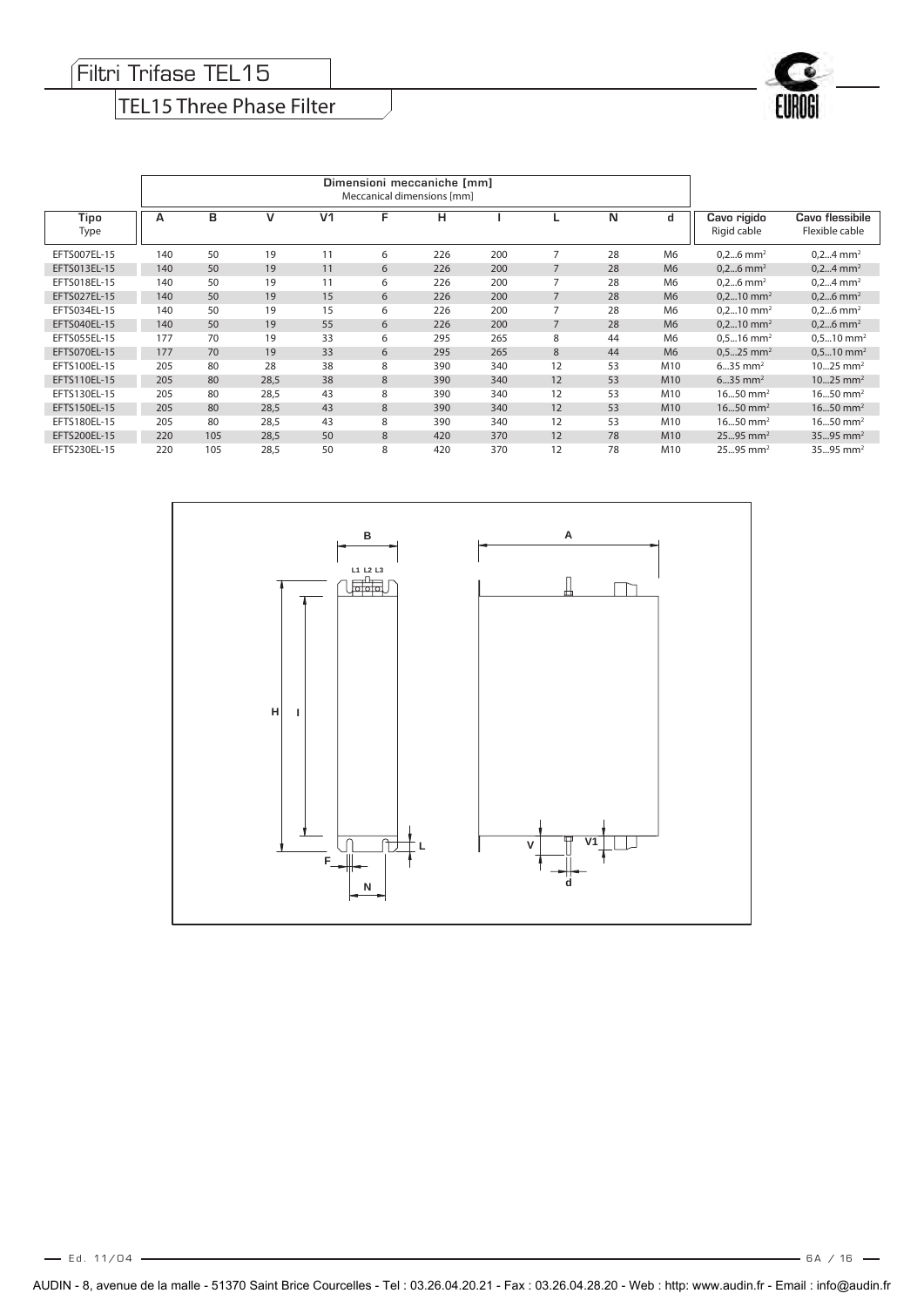#### Filtri Trifase TEL80

#### TEL80 Three Phase Filter







| Dati tecnici                                       | <b>Specifications</b>                                   |                    |
|----------------------------------------------------|---------------------------------------------------------|--------------------|
| Corrente nominale (T=50°C)                         | Nominal current $(T=50^{\circ} C)$                      | 71250 A            |
| Tensione nominale                                  | Nominal voltage                                         | 110600 Vac         |
| Frequenza nominale                                 | Nominal frequency                                       | 50/60 Hz           |
| Tensione di prova fase/fase                        | Phase to phase test voltage                             | 2400 V (2s)        |
| Tensione di prova fase/terrra                      | Phase to ground test voltage                            | 1800 V (2s)        |
| Categoria climatica                                | Climatic class                                          | $-25+85^{\circ}$ C |
| Corrente di fuga a 230V fase verso terra 50Hz 40°C | Leakage current at 230 phase to ground volts 50Hz 40° C | $< 80 \text{ mA}$  |

| Tipo<br>Type  | Codice<br>Code | Corrente nom. (Ta 50° C)<br>Nominal current | Corrente nom.(Ta 40° C)<br>Nominal current | CХ<br>$(\mu F)$ | CY <sub>1</sub><br>(nF) | CY2<br>(nF) | L1<br>(mH) |
|---------------|----------------|---------------------------------------------|--------------------------------------------|-----------------|-------------------------|-------------|------------|
| EFTS007EL-80  | 65E538101      | 3x7A                                        | 3x8A                                       | 20              | 1000                    | 1000        | 1,5        |
| EFTS016EL-80  | 65E538102      | 3x16 A                                      | 3x18 A                                     | 20              | 1000                    | 1000        | 1,5        |
| EFTS030EL-80  | 65E538103      | 3x30 A                                      | 3x34 A                                     | 60              | 1000                    | 1000        | 1,4        |
| EFTS042EL-80  | 65E538104      | 3x42A                                       | 3x47 A                                     | 60              | 1000                    | 1000        | 1,3        |
| EFTS055EL-80  | 65E538105      | 3x55 A                                      | 3x60 A                                     | 60              | 1000                    | 1000        | 1,2        |
| EFTS075EL-80  | 65E538106      | 3x75 A                                      | 3x83 A                                     | 60              | 1000                    | 1000        | 1,1        |
| EFTS100EL-80  | 65E538107      | 3x100 A                                     | 3x110 A                                    | 60              | 1000                    | 1000        | 1,1        |
| EFTS130EL-80  | 65E538108      | 3x130 A                                     | 3x142 A                                    | 60              | 1000                    | 1000        |            |
| EFTS180EL-80  | 65E538109      | 3x180 A                                     | 3x200 A                                    | 60              | 1000                    | 1000        |            |
| EFTS250EL-80  | 65E538110      | 3x250 A                                     | 3x272 A                                    | 60              | 1000                    | 1000        | 0,7        |
| EFTS360EL-80  | 65E538111      | 3x360 A                                     | 3x390 A                                    | 60              | 1000                    | 1000        | 0,6        |
| EFTS400EL-80  | 65E538112      | 3x400 A                                     | 3x435 A                                    | 60              | 1000                    | 1000        | 0,6        |
| EFTS500EL-80  | 65E538113      | 3x500 A                                     | 3x545 A                                    | 60              | 1000                    | 1000        | 0,55       |
| EFTS600EL-80  | 65E538114      | 3x600 A                                     | 3x654 A                                    | 60              | 1000                    | 1000        | 0,55       |
| EFTS1250EL-80 | 65E538117      | 3x1250 A                                    | 3x1290 A                                   | 60              | 1000                    | 1000        | 0,45       |



6 A / E d . 11/04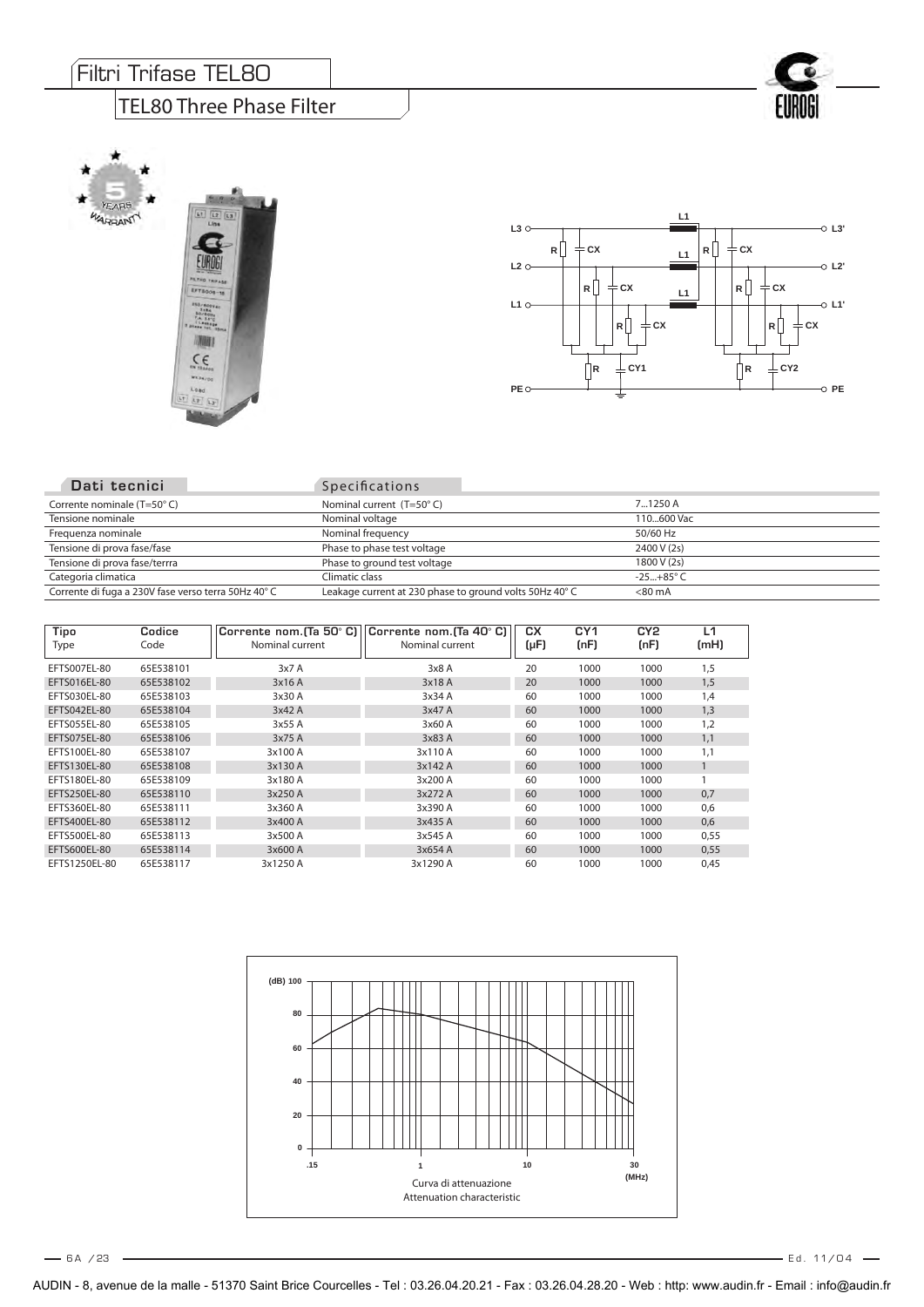#### TEL80 Three Phase Filter



| Tipo<br>Type | А   | в   | v    | V1 | F   | н   |     |     | N   | d               | Cavo rigido<br>Cavo flessibile<br>Custodia<br>CaseRigid cableFlexible cable |
|--------------|-----|-----|------|----|-----|-----|-----|-----|-----|-----------------|-----------------------------------------------------------------------------|
| EFTS007EL-80 | 100 | 90  | 19   | 16 | 5.4 | 250 | 220 | 7.5 | 60  | M <sub>6</sub>  | A0,210 mm <sup>2</sup> 0,26 mm <sup>2</sup>                                 |
| EFTS016EL-80 | 100 | 90  | 19   | 16 | 5.4 | 250 | 220 | 7,5 | 60  | M <sub>6</sub>  | A0,210 mm <sup>2</sup> 0,26 mm <sup>2</sup>                                 |
| EFTS030EL-80 | 100 | 90  | 19   | 16 | 5,4 | 250 | 220 | 7.5 | 60  | M6              | $A0.210$ mm <sup>2</sup> 0.26 mm <sup>2</sup>                               |
| EFTS042EL-80 | 100 | 90  | 19   | 35 | 5.4 | 250 | 220 | 7.5 | 60  | M <sub>6</sub>  | $A0.516$ mm <sup>2</sup> $0.510$ mm <sup>2</sup>                            |
| EFTS055EL-80 | 100 | 90  | 19   | 35 | 5,4 | 250 | 220 | 7.5 | 60  | M6              | $A0.516$ mm <sup>2</sup> $0.510$ mm <sup>2</sup>                            |
| EFTS075EL-80 | 135 | 85  | 18.5 | 39 | 6.5 | 270 | 240 | 7.5 | 60  | M <sub>6</sub>  | $A635$ mm <sup>2</sup><br>$1025$ mm <sup>2</sup>                            |
| EFTS100EL-80 | 150 | 90  | 23,5 | 43 | 6,5 | 270 | 240 | 7,5 | 65  | M10             | $A1650$ mm <sup>2</sup> 1650 mm <sup>2</sup>                                |
| EFTS130EL-80 | 150 | 90  | 23.5 | 43 | 6.5 | 270 | 240 | 7.5 | 65  | M <sub>10</sub> | $A1650$ mm <sup>2</sup> 1650 mm <sup>2</sup>                                |
| EFTS180EL-80 | 170 | 120 | 23,5 | 51 | 6,5 | 380 | 350 | 7,5 | 102 | M <sub>10</sub> | $A2595$ mm <sup>2</sup> 3595 mm <sup>2</sup>                                |

|              | Dimensioni meccaniche [mm]<br>Meccanical dimensions [mm] |     |         |    |     |     |     |     |    |    |                  |
|--------------|----------------------------------------------------------|-----|---------|----|-----|-----|-----|-----|----|----|------------------|
| Tipo<br>Type | А                                                        | в   | d/d1    |    |     |     |     |     | IN |    | Custodia<br>Case |
| EFTS250EL-80 | 90                                                       | 220 | M12/M12 | 30 | 6,5 | 356 | 320 | 340 | ۵s | 70 |                  |

|               | Dimensioni meccaniche [mm]<br>Meccanical dimensions [mm] |     |      |     |    |    |    |     |     |     |     |     |     |                  |
|---------------|----------------------------------------------------------|-----|------|-----|----|----|----|-----|-----|-----|-----|-----|-----|------------------|
| Tipo<br>Type  | А                                                        | в   | a    | d1  | d2 | dЗ | v  | E   | н   |     |     | N   | P   | Custodia<br>Case |
| EFTS360EL-80  | 130                                                      | 230 | 8.5  | M10 | 10 | 20 | 27 | 6,5 | 420 | 380 | 400 | 100 | 100 | ╰                |
| EFTS400EL-80  | 130                                                      | 230 | 8.5  | M10 | 10 | 20 | 27 | 6,5 | 420 | 380 | 400 | 100 | 100 | C                |
| EFTS500EL-80  | 130                                                      | 230 | 10.5 | M10 | 12 | 32 | 48 | 6,5 | 510 | 450 | 480 | 100 | 100 | ╰                |
| EFTS600EL-80  | 130                                                      | 230 | 10.5 | M10 | 12 | 32 | 48 | 6,5 | 510 | 450 | 480 | 100 | 100 | ╰                |
| EFTS1250EL-80 | 160                                                      | 250 | 14   | M12 | 20 | 40 | 94 | 8,5 | 510 | 450 | 480 | 100 | 110 |                  |



 $-$  Ed. 11/04  $-$ 

 $-6A / 24 -$ 

AUDIN - 8, avenue de la malle - 51370 Saint Brice Courcelles - Tel : 03.26.04.20.21 - Fax : 03.26.04.28.20 - Web : http: www.audin.fr - Email : info@audin.fr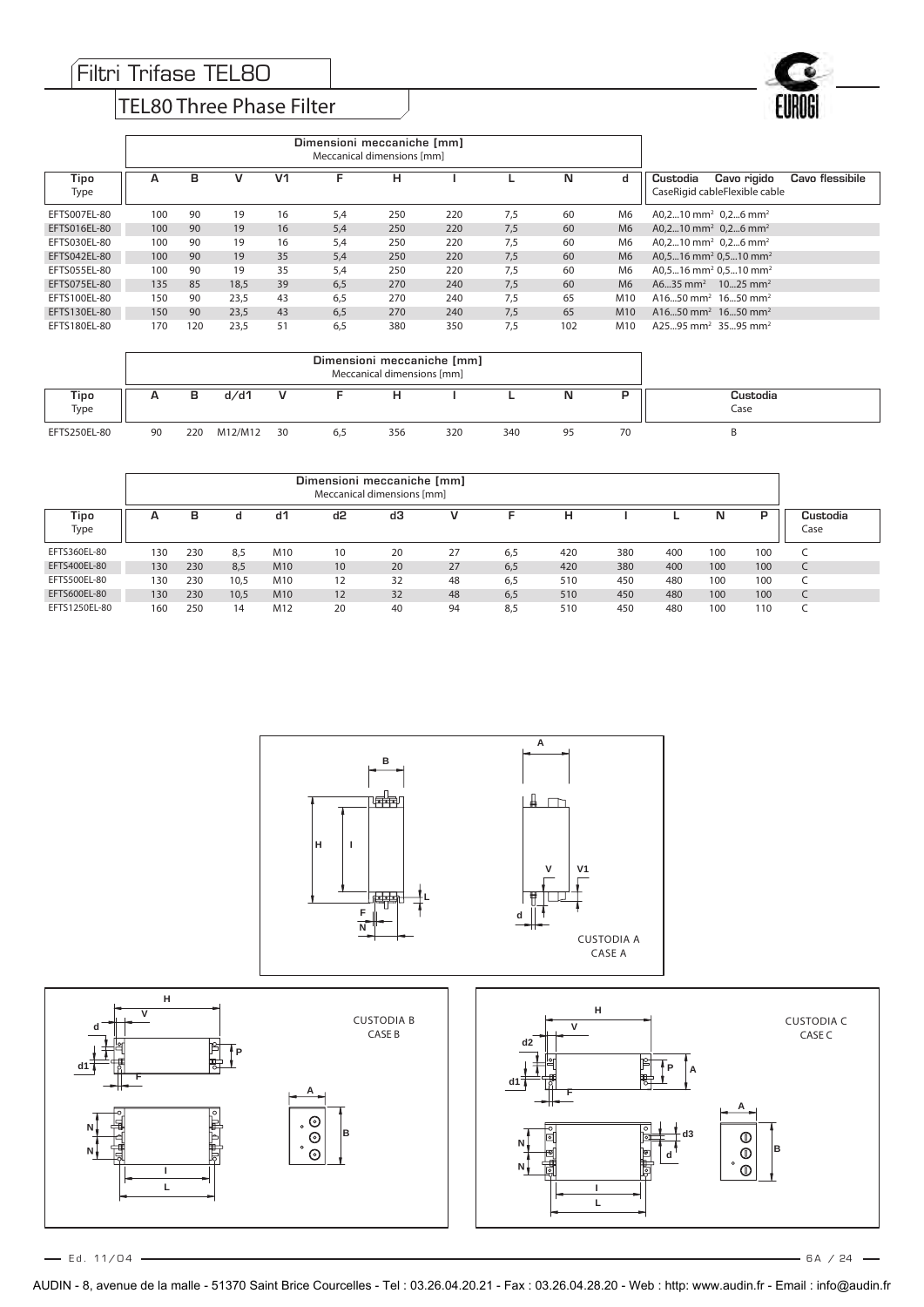## Filtri Trifase T35

**YEAR** WARRANTY

#### T35 Three Phase Filter

影響

**SOLU** 



ROGI El

| Dati tecnici                                        | <b>Specifications</b>                                   |                    |
|-----------------------------------------------------|---------------------------------------------------------|--------------------|
| Corrente nominale (T=40°C)                          | Nominal current $(T=40^{\circ} C)$                      | 530 A              |
| Tensione nominale                                   | Nominal voltage                                         | 110440 Vac         |
| Frequenza nominale                                  | Nominal frequency                                       | 50/60 Hz           |
| Tensione di prova fase/fase                         | Phase to phase test voltage                             | 2400 V (2s)        |
| Tensione di prova fase/terrra                       | Phase to ground test voltage                            | 1800 V (2s)        |
| Categoria climatica                                 | Climatic class                                          | $-25+85^{\circ}$ C |
| Corrente di fuga a 230V fase verso terra 50Hz 40° C | Leakage current at 230 phase to ground volts 50Hz 40° C | $<$ 80 mA          |

| Tipo<br>Type | Codice<br>Code | Corrente nominale<br>Nominal current | cх<br>(µF) | CY1<br>(nF) | CY <sub>2</sub><br>(nF) | (mH)           |
|--------------|----------------|--------------------------------------|------------|-------------|-------------------------|----------------|
| EFTS05-35    | 65E005380      | 3x5A                                 | 1,5        | 1,5         | 1,5                     |                |
| EFTS10-35    | 65E005381      | 3x10 A                               | 1,5        | 1.5         | 1,5                     | $\overline{2}$ |
| EFTS16-35    | 65E005382      | 3x16 A                               | 1.5        | 1.5         | 1,5                     |                |
| EFTS24-35    | 65E005383      | 3x24A                                | 1,5        | 1.5         | 1,5                     |                |
| EFTS30-35    | 65E005384      | 3x30 A                               | 1.5        | 1.5         | 1,5                     |                |

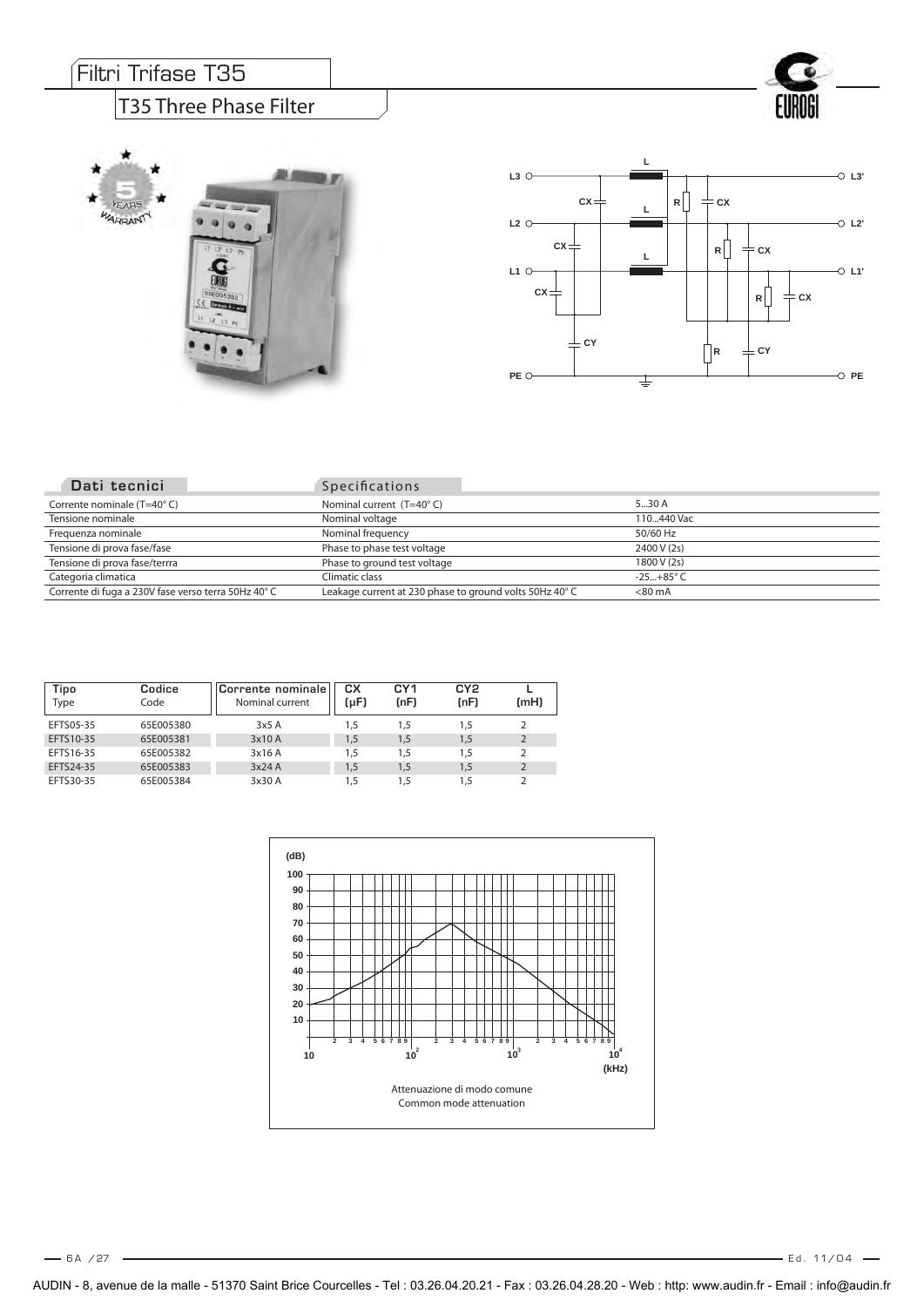Filtri Trifase T35

#### T35 Three Phase Filter

|              | Dimensioni meccaniche [mm]<br>Meccanical dimensions [mm] |     |                 |    |     |     |     |   |     |                |
|--------------|----------------------------------------------------------|-----|-----------------|----|-----|-----|-----|---|-----|----------------|
| Tipo<br>Type |                                                          | d   | E               |    | P   | А   | c   |   | н   | Peso<br>Weight |
| EFTS05-35    | 59                                                       | 4,5 | 10              | 35 | 130 | 112 | 166 | 4 | 146 | 1,15 Kg        |
| EFTS10-35    | 59                                                       | 4,5 | 10              | 35 | 130 | 112 | 166 | 4 | 146 | 1,15 Kg        |
| EFTS16-35    | 59                                                       | 4,5 | 10              | 35 | 130 | 112 | 166 | 4 | 146 | 1,15 Kg        |
| EFTS24-35    | 59                                                       | 4,5 | 10 <sup>°</sup> | 35 | 130 | 112 | 166 | 4 | 146 | 1,15 Kg        |



Il modulo è adatto per il montaggio a scatto su profilo DIN TS32 TS35. The module is suitable for snap-in mounting on DIN TS32 TS35 channelling.

 $-6A / 28 -$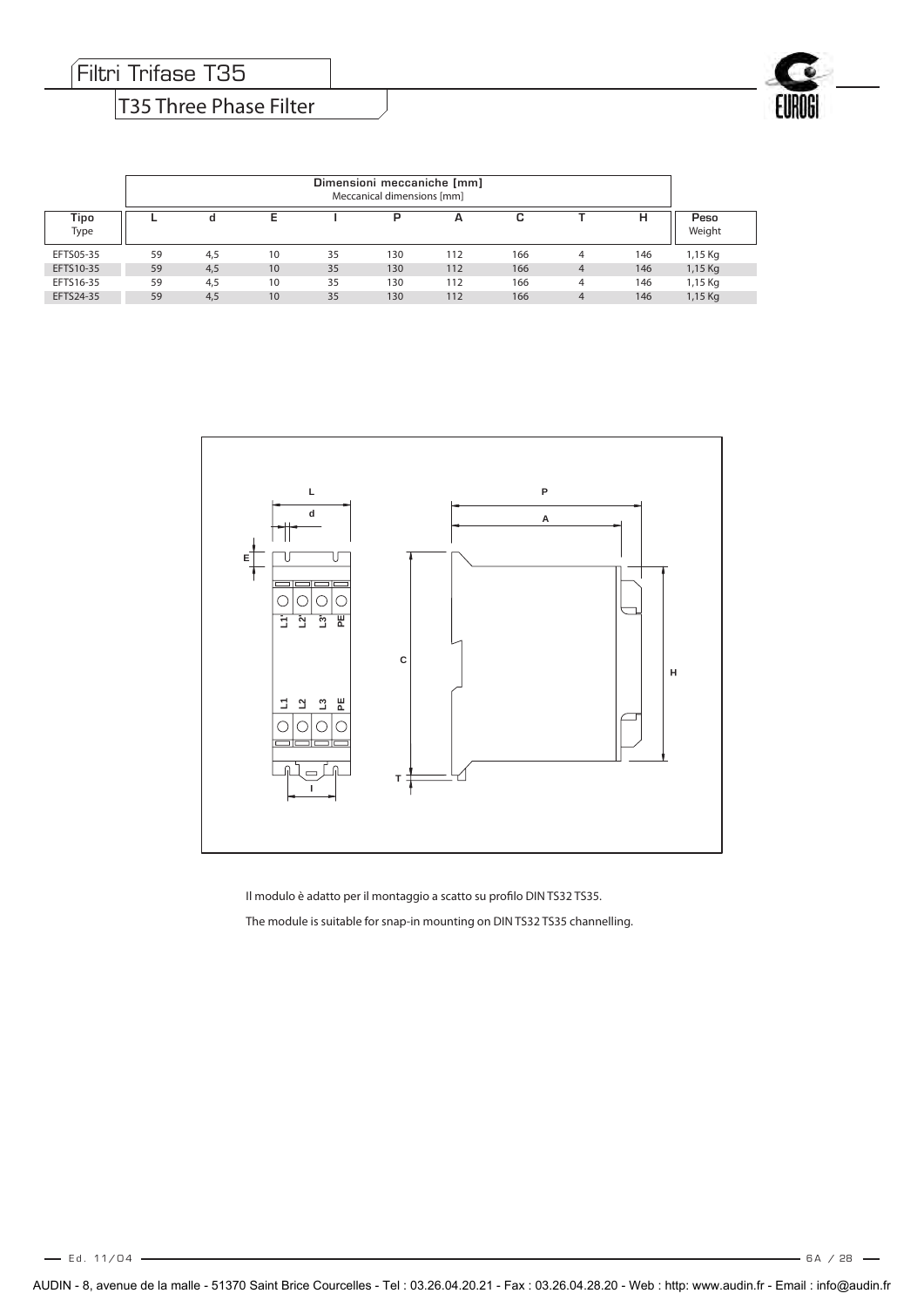# $\sqrt{\mathsf{Filtri}}$  Trifase + Neutro T3

#### T3 Three Phase + Neutral Filter







| Dati tecnici                                        | <b>Specifications</b>                                  |                    |
|-----------------------------------------------------|--------------------------------------------------------|--------------------|
| Corrente nominale (T=40°C)                          | Nominal current (T=40°C)                               | $5 - 150A$         |
| Tensione nominale                                   | Nominal voltage                                        | 110440 Vac         |
| Frequenza nominale                                  | Nominal frequency                                      | 50/60 Hz           |
| Tensione di prova fase/fase                         | Phase to phase test voltage                            | 2400 V (2s)        |
| Tensione di prova fase/terrra                       | Phase to ground test voltage                           | 1800 V (2s)        |
| Categoria climatica                                 | Climatic class                                         | $-25+85^{\circ}$ C |
| Corrente di fuga a 230V fase verso terra 50Hz 40° C | Leakage current at 230 phase to ground volts 50Hz 40°C | $<$ 3 mA           |

| Tipo<br>Type | Codice<br>Code | Corrente nom. $\left[\text{Ta } 40^{\circ} \text{ C}\right]$<br>Nominal current | CХ<br>(µF)      | CY <sub>1</sub><br>(nF) | CY <sub>2</sub><br>(nF) | ⊥1<br>(mH) | L2<br>(mH) |
|--------------|----------------|---------------------------------------------------------------------------------|-----------------|-------------------------|-------------------------|------------|------------|
| EFTNS005     | 65E001240      | 4x5A                                                                            | 2.2             | 40                      | 5                       | 4x7        | 4x4        |
| EFTNS010     | 65E001241      | 4x10 A                                                                          | 2,2             | 40                      |                         | 4x5        | 4x4        |
| EFTNS016     | 65E001242      | 4x16A                                                                           | 10              | 40                      | 5                       | 4x2        | 4x4        |
| EFTNS030     | 65E001243      | 4x30 A                                                                          | 10              | 40                      | 5                       | 4x2        | 4x4        |
| EFTNS050     | 65E001244      | 4x50A                                                                           | 10              | 40                      | 5                       | 4x2        | 4x4        |
| EFTNS080     | 65E001245      | 4x80A                                                                           | 10 <sup>°</sup> | 40                      | 5                       | 4x1,8      | 4x4        |
| EFTNS100     | 65E001246      | 4x100 A                                                                         | 10              | 40                      | 5                       | 4x1,5      | 4x4        |
| EFTNS150     | 65E001247      | 4x150 A                                                                         | 10              | 40                      | 5                       | 4x1,3      | 4x2        |

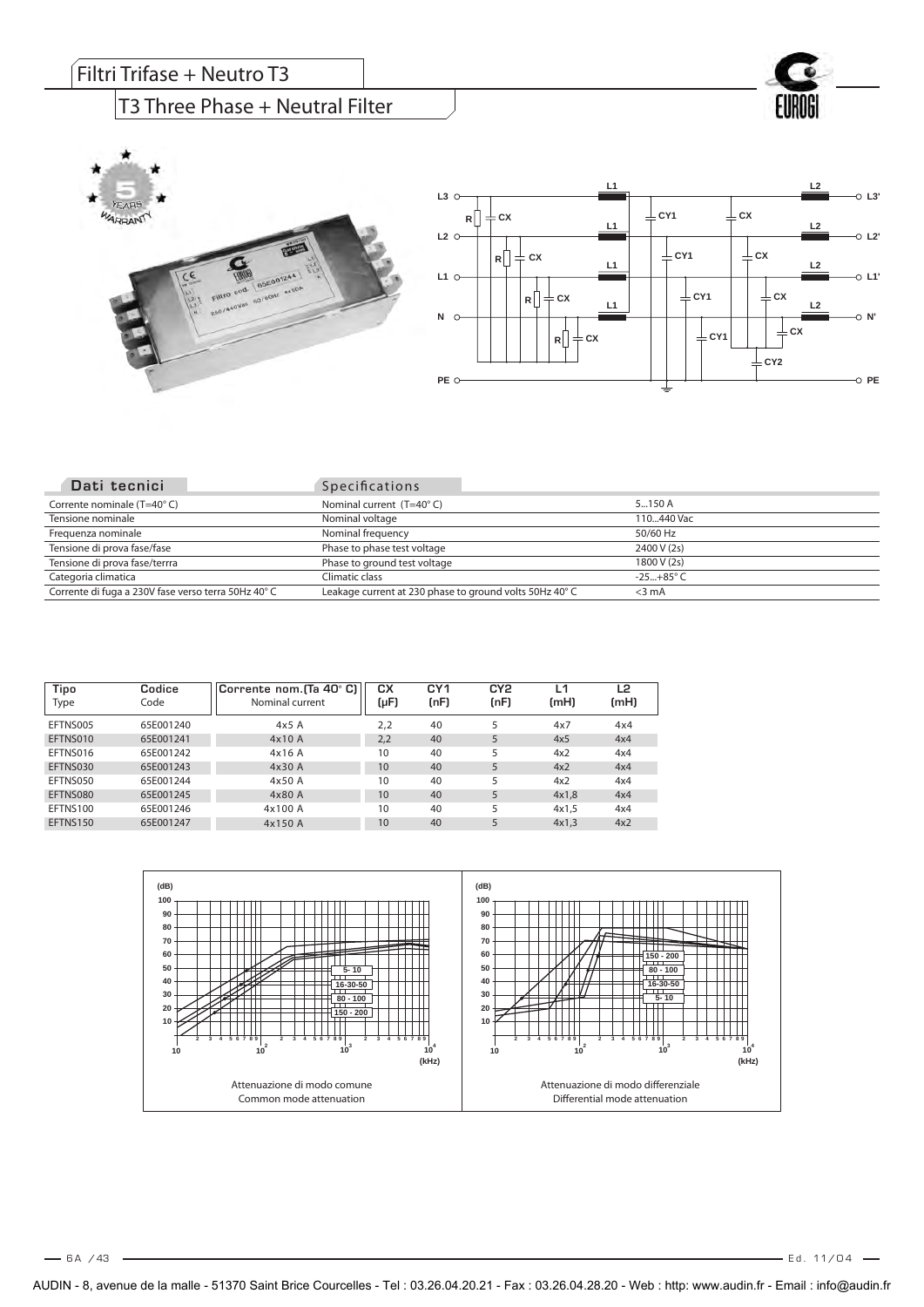## T3 Three Phase + Neutral Filter

|              | Dimensioni meccaniche [mm]<br>Meccanical dimensions [mm] |      |                |      |     |     |     |     |      |    |                |                  |
|--------------|----------------------------------------------------------|------|----------------|------|-----|-----|-----|-----|------|----|----------------|------------------|
| Tipo<br>Type | А                                                        | в    | d              | V    | ⊏   | н   |     |     | N    | Þ  | Peso<br>Weight | Custodia<br>Case |
| EFTNS005     | 35,8                                                     | 38,6 | M <sub>4</sub> | 13   | 4.5 | 186 | 160 | 176 | 60   | 40 | 1,5 Kg         | $\mathsf{A}$     |
| EFTNS010     | 35,8                                                     | 38,6 | M <sub>4</sub> | 13   | 4.5 | 186 | 160 | 176 | 60   | 40 | $1,5$ Kg       | A                |
| EFTNS016     | 90                                                       | 100  | M <sub>5</sub> | 13   | 4.5 | 245 | 220 | 230 | 70   | 70 | $2,0$ Kg       | $\mathsf{A}$     |
| EFTNS030     | 90                                                       | 100  | M <sub>5</sub> | 16   | 4.5 | 245 | 220 | 230 | 70   | 70 | $2.5$ Kg       | A                |
| EFTNS050     | 90                                                       | 100  | M <sub>6</sub> | 24,5 | 4.5 | 245 | 220 | 230 | 70   | 70 | 3,0 Kg         | $\mathsf{m}$     |
| EFTNS080     | 90                                                       | 186  | M8             | 38,5 | 6.5 | 356 | 320 | 340 | 15,5 | 70 | $12$ Ka        | B                |
| EFTNS100     | 90                                                       | 186  | M <sub>8</sub> | 38,5 | 6.5 | 356 | 320 | 340 | 15,5 | 70 | 13 Ka          | B                |
| EFTNS150     | 90                                                       | 221  | M11            | 43   | 6,5 | 356 | 320 | 340 | 19   | 70 | 15 Kg          | B                |



 $-6A / 44 -$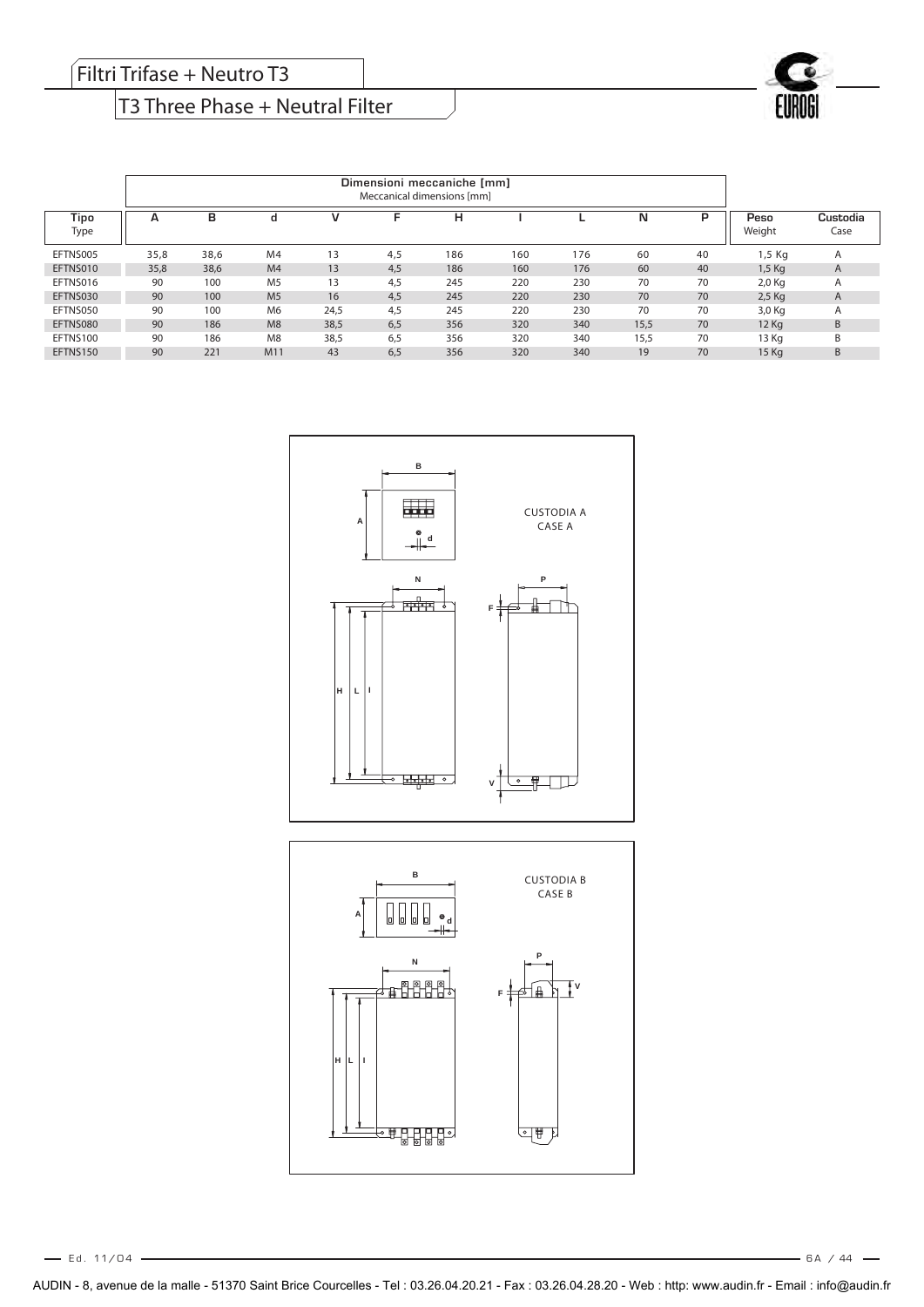#### Filtri Trifase Parallelo TP25

#### TP25 Three Phase Parallel Filter





| Dati tecnici                                     | <b>Specifications</b>                         |                                               |
|--------------------------------------------------|-----------------------------------------------|-----------------------------------------------|
| Tensione nominale                                | Nominal voltage                               | 600V - 50/60 Hz                               |
| Tensione di prova fase/fase                      | Phase to phase test voltage                   | 3000 V (2s)                                   |
| Tensione di prova fase/terrra                    | Phase to ground test voltage                  | 2250 V 50 Hz (2s)                             |
| Resistenza isolamento fase/fase                  | Phase to phase insulation resistance          | >2 Mohm                                       |
| Resistenza isolamento fase/terrra                | Phase to ground insulation resistance         | >2 Mohm                                       |
| Categoria climatica                              | Climatic class                                | $-25+85^{\circ}$ C                            |
| Corrente di fuga a 230V 50Hz 40°C                | Leakage current at 230 V 50Hz 40° C           | $<$ 25 mA (EFTP) / $<$ 75 mA (EFTP1)          |
| Capacità                                         | Rated capacitance                             | $1 \mu$ F - 1 KHz/25° C                       |
| Resistenza                                       | Rated resistance                              | 1 Mohm - 1 KHz/25° C                          |
| Potenza resistore                                | Resistance power                              | 3 W                                           |
| Categoria tensione                               | Voltage category                              | Tensione nom. a 85° C / Nom. voltage at 85° C |
| Massima ripetitività impulsi tempo in salita     | Max repetitive pulse rise time                | $650 V/ \mu s$                                |
| Massima non ripetitività impulsi tempo in salita | Max not repetitive pulse rise time            | 1000 V/us                                     |
| Fattore dissipazione condensatore                | Capacitor dissipation factor                  | <5x10 <sup>4</sup> a 1 KHz/25° C              |
| Resistenza isolamento tra i terminali dopo       | Insulation resistance between terminals after | >30 Gohm                                      |
| 1 minuto di alim. a 1000 V/25° C                 | 1 minute of energisation at 1000 V/25° C      |                                               |

| Tipo<br>Type | Codice<br>Code | Tensione nominale<br>Nominal voltage | Corrente di fuga<br>Leakage current |
|--------------|----------------|--------------------------------------|-------------------------------------|
| <b>EFTP</b>  | 65E000230      | 600 V                                | $<$ 25 mA                           |
| FFTP1        | 65E000231      | 600 V                                | $<$ 75 mA                           |

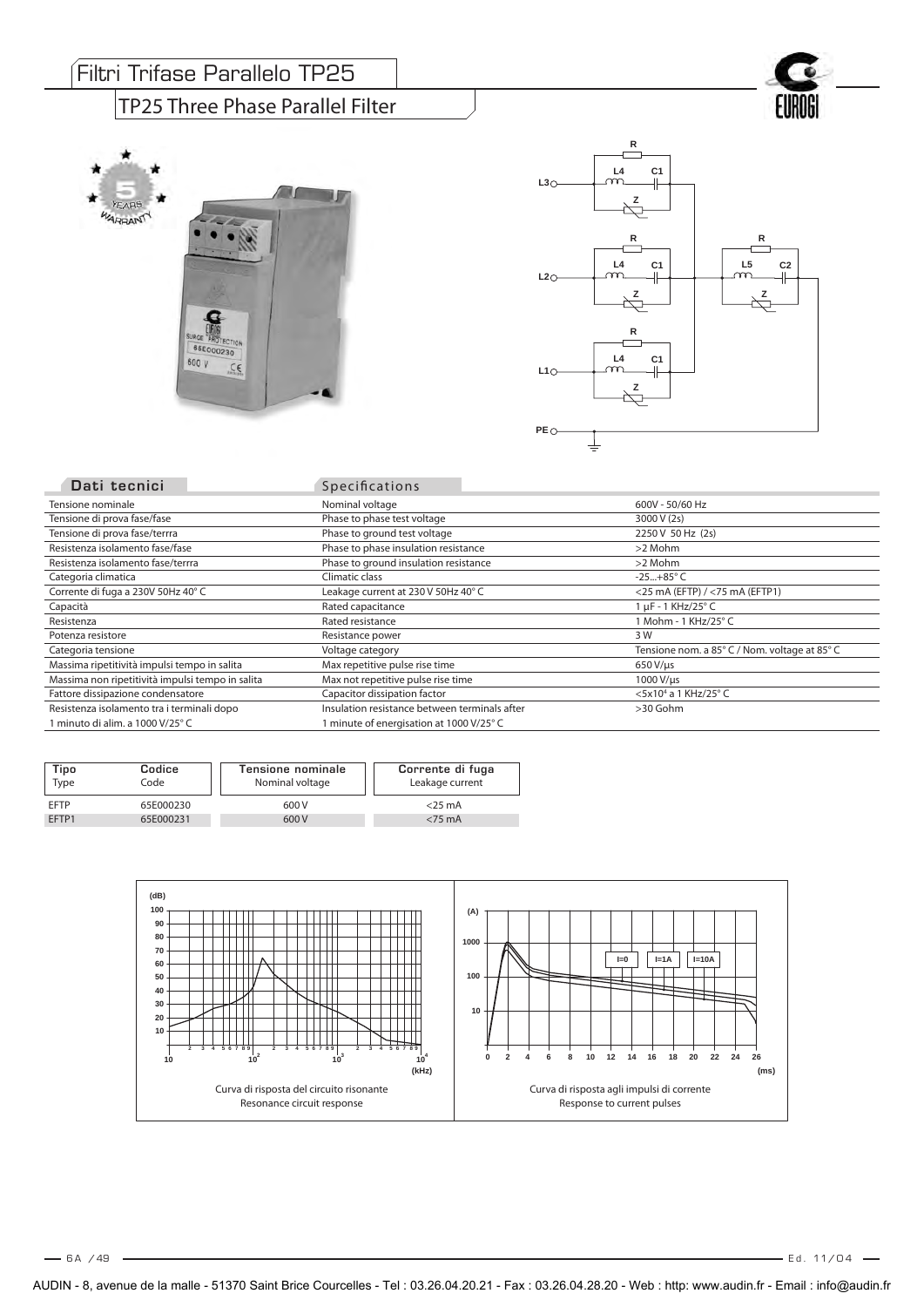TP25 Three Phase Parallel Filter

|              | Dimensioni meccaniche [mm]<br>Meccanical dimensions [mm] |     |    |    |     |     |     |   |     |                |
|--------------|----------------------------------------------------------|-----|----|----|-----|-----|-----|---|-----|----------------|
| Tipo<br>Type |                                                          |     |    |    |     | ∽   |     |   | н   | Peso<br>Weight |
| <b>EFTP</b>  | 59                                                       | 4.5 | 10 | 35 | 130 | 112 | 166 |   | 146 | 1,15 Kg        |
| EFTP1        | 59                                                       | 4,5 | 10 | 35 | 130 | 112 | 166 | 4 | 146 | 1,15 Kg        |



Il modulo è adatto per il montaggio a scatto su profilo DIN TS32 TS35. The module is suitable for snap-in mounting on DIN TS32 TS35 channelling.

 $-6A / 50 -$